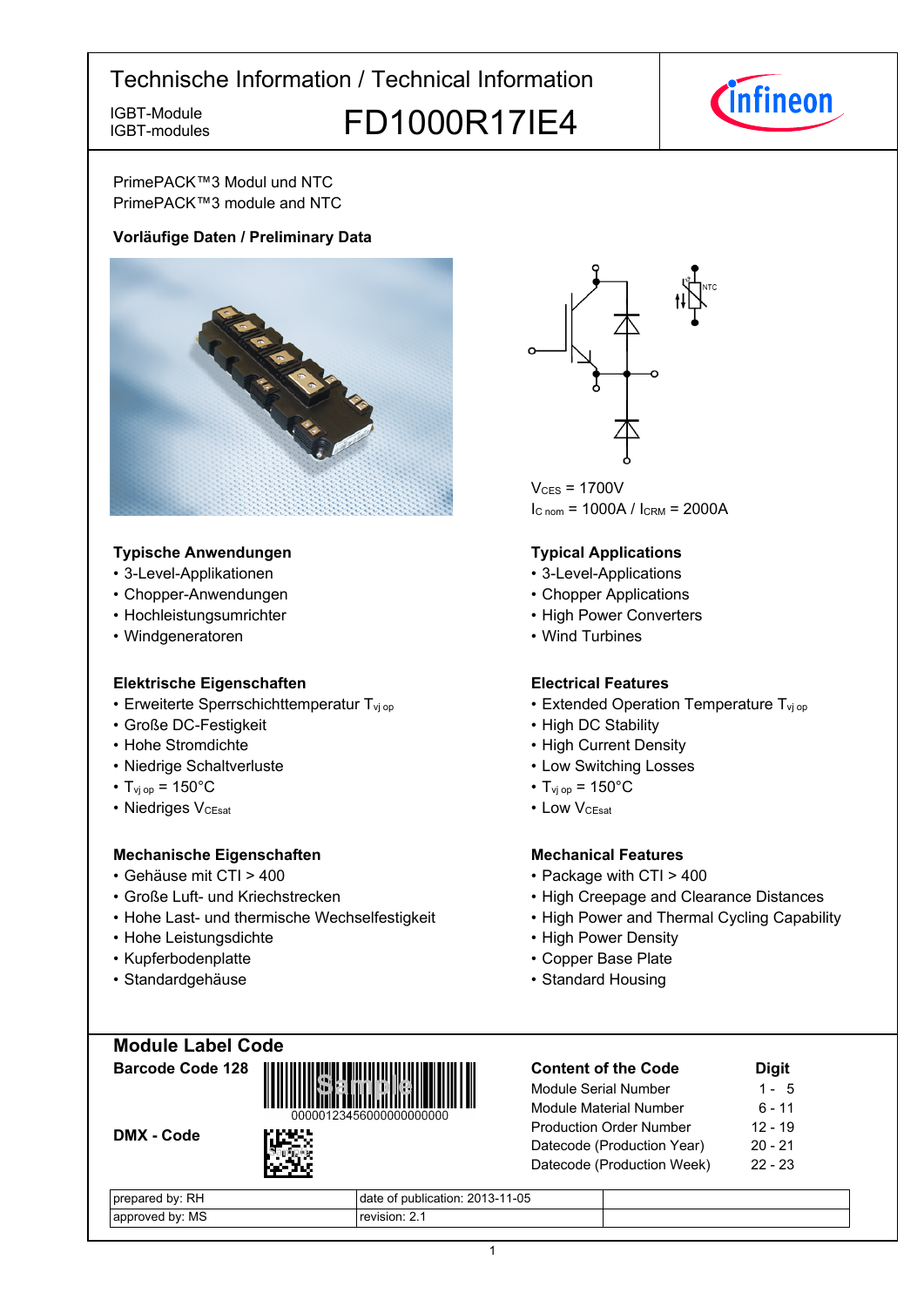IGBT-modules

IGBT-Module<br>IGBT-modules **FD1000R17IE4** 



### **Vorläufige-Daten Preliminary-Data**

### **IGBT, Brems-Chopper / IGBT, Brake-Chopper Höchstzulässige-Werte-/-Maximum-Rated-Values**

| Kollektor-Emitter-Sperrspannung<br>Collector-emitter voltage                    | $T_{vi}$ = 25°C                                                                                                                                                                                 |                                                                               | $V_{CES}$                              |      | 1700                 |              | V              |
|---------------------------------------------------------------------------------|-------------------------------------------------------------------------------------------------------------------------------------------------------------------------------------------------|-------------------------------------------------------------------------------|----------------------------------------|------|----------------------|--------------|----------------|
| Kollektor-Dauergleichstrom<br>Continuous DC collector current                   | $T_c = 100^{\circ}$ C, $T_{\text{vj max}} = 175^{\circ}$ C<br>$T_c = 25^{\circ}$ C, $T_{vj \text{ max}} = 175^{\circ}$ C                                                                        |                                                                               | $C_{nom}$<br>$\mathsf{I}_{\mathsf{C}}$ |      | 1000<br>1390         |              | A<br>A         |
| Periodischer Kollektor-Spitzenstrom<br>Repetitive peak collector current        | $t_P = 1$ ms                                                                                                                                                                                    |                                                                               | <b>I</b> CRM                           |      | 2000                 |              | A              |
| Gesamt-Verlustleistung<br>Total power dissipation                               | $T_c = 25^{\circ}$ C, $T_{\text{vj max}} = 175^{\circ}$ C                                                                                                                                       |                                                                               | $P_{\text{tot}}$                       |      | 6,25                 |              | kW             |
| Gate-Emitter-Spitzenspannung<br>Gate-emitter peak voltage                       |                                                                                                                                                                                                 |                                                                               | $V_{GES}$                              |      | $+/-20$              |              | V              |
| <b>Charakteristische Werte / Characteristic Values</b>                          |                                                                                                                                                                                                 |                                                                               |                                        | min. | typ.                 | max.         |                |
| Kollektor-Emitter-Sättigungsspannung<br>Collector-emitter saturation voltage    | $I_c$ = 1000 A, $V_{GE}$ = 15 V<br>$I_c$ = 1000 A, $V_{GE}$ = 15 V<br>$I_c$ = 1000 A, $V_{GE}$ = 15 V                                                                                           | $T_{vi}$ = 25°C<br>$T_{\text{vj}}$ = 125°C<br>$T_{vi}$ = 150 $^{\circ}$ C     | $V_{CE\ sat}$                          |      | 2,00<br>2,35<br>2,45 | 2,45<br>2,80 | V<br>V<br>V    |
| Gate-Schwellenspannung<br>Gate threshold voltage                                | $I_C = 36,0$ mA, $V_{CE} = V_{GE}$ , $T_{vi} = 25^{\circ}C$                                                                                                                                     |                                                                               | V <sub>GEth</sub>                      | 5,2  | 5,8                  | 6,4          | V              |
| Gateladung<br>Gate charge                                                       | $V_{GE}$ = -15 V  +15 V                                                                                                                                                                         |                                                                               | $Q_{G}$                                |      | 10,0                 |              | μC             |
| Interner Gatewiderstand<br>Internal gate resistor                               | $T_{\rm vj}$ = 25°C                                                                                                                                                                             |                                                                               | $R_{\text{Gint}}$                      |      | 1,5                  |              | Ω              |
| Eingangskapazität<br>Input capacitance                                          | f = 1 MHz, $T_{vi}$ = 25°C, $V_{CE}$ = 25 V, $V_{GE}$ = 0 V                                                                                                                                     |                                                                               | $C_{\text{ies}}$                       |      | 81,0                 |              | nF             |
| Rückwirkungskapazität<br>Reverse transfer capacitance                           | f = 1 MHz, $T_{vi}$ = 25°C, $V_{CE}$ = 25 V, $V_{GE}$ = 0 V                                                                                                                                     |                                                                               | $C_{res}$                              |      | 2,60                 |              | nF             |
| Kollektor-Emitter-Reststrom<br>Collector-emitter cut-off current                | $V_{CE}$ = 1700 V, $V_{GE}$ = 0 V, $T_{vi}$ = 25°C                                                                                                                                              |                                                                               | $I_{\text{CES}}$                       |      |                      | 5,0          | mA             |
| Gate-Emitter-Reststrom<br>Gate-emitter leakage current                          | $V_{CE} = 0 V$ , $V_{GE} = 20 V$ , $T_{vi} = 25^{\circ}C$                                                                                                                                       |                                                                               | $I_{\text{GES}}$                       |      |                      | 400          | nA             |
| Einschaltverzögerungszeit, induktive Last<br>Turn-on delay time, inductive load | $I_c$ = 1000 A, $V_{CE}$ = 900 V<br>$V_{GE}$ = $\pm$ 15 V<br>$R_{\text{Gon}} = 1,2 \Omega$                                                                                                      | $T_{\rm vj}$ = 25°C<br>$T_{\text{vj}}$ = 125°C<br>$T_{\text{vj}}$ = 150°C     | $t_{d \text{ on}}$                     |      | 0,55<br>0,60<br>0,60 |              | μs<br>μs<br>μs |
| Anstiegszeit, induktive Last<br>Rise time, inductive load                       | $I_c$ = 1000 A, $V_{CE}$ = 900 V<br>$V_{GE}$ = $\pm$ 15 V<br>$R_{\text{Gon}} = 1,2 \Omega$                                                                                                      | $T_{vi}$ = 25 $^{\circ}$ C<br>$T_{vi}$ = 125°C<br>$T_{vi} = 150^{\circ}$ C    | $t_{r}$                                |      | 0,10<br>0,12<br>0,12 |              | μs<br>μs<br>μs |
| Abschaltverzögerungszeit, induktive Last<br>Turn-off delay time, inductive load | $I_c$ = 1000 A, $V_{CE}$ = 900 V<br>$\rm V_{GE}$ = $\pm 15~\rm V$<br>$R_{Goff}$ = 1,8 $\Omega$                                                                                                  | $T_{\rm vj}$ = 25°C<br>$T_{\text{vj}}$ = 125°C<br>$T_{vi}$ = 150 $^{\circ}$ C | $t_{\text{d off}}$                     |      | 1,00<br>1,25<br>1,30 |              | μs<br>μs<br>μs |
| Fallzeit, induktive Last<br>Fall time, inductive load                           | $I_c = 1000$ A, $V_{CE} = 900$ V<br>V <sub>GE</sub> = ±15 V<br>$R_{Goff}$ = 1,8 $\Omega$                                                                                                        | $T_{vi}$ = 25 $^{\circ}$ C<br>$T_{\text{vj}}$ = 125°C<br>$T_{\rm vj}$ = 150°C | t                                      |      | 0,29<br>0,50<br>0,59 |              | μs<br>μs<br>μs |
| Einschaltverlustenergie pro Puls<br>Turn-on energy loss per pulse               | $I_c$ = 1000 A, $V_{CE}$ = 900 V, L <sub>s</sub> = 30 nH<br>$V_{GE}$ = ±15 V, di/dt = 8000 A/µs (T <sub>vi</sub> = 150°C) T <sub>vi</sub> = 125°C<br>$\mathsf{R}_{\mathsf{Gon}}$ = 1,2 $\Omega$ | $T_{vi}$ = 25°C<br>$T_{\rm vj} = 150^{\circ}$ C                               | $E_{on}$                               |      | 265<br>390<br>415    |              | mJ<br>mJ<br>mJ |
| Abschaltverlustenergie pro Puls<br>Turn-off energy loss per pulse               | $I_C$ = 1000 A, $V_{CE}$ = 900 V, L <sub>S</sub> = 30 nH<br>$V_{GE}$ = ±15 V, du/dt = 3000 V/µs (T <sub>vj</sub> = 150°C)T <sub>vj</sub> = 125°C<br>$\mathsf{R}_{\mathsf{Goff}}$ = 1,8 $\Omega$ | $T_{\rm vj}$ = 25°C<br>$T_{vi}$ = 150 $^{\circ}$ C                            | $E_{\text{off}}$                       |      | 200<br>295<br>330    |              | mJ<br>mJ<br>mJ |
| Kurzschlußverhalten<br>SC data                                                  | $V_{GE}$ $\leq$ 15 V, V <sub>cc</sub> = 1000 V<br>$V_{CEmax}$ = $V_{CES}$ - $L_{sCE}$ ·di/dt                                                                                                    | $t_P \le 10 \text{ }\mu\text{s}, \text{ } T_{vj} = 150^{\circ}\text{C}$       | $_{\rm lsc}$                           |      | 4000                 |              | A              |
| Wärmewiderstand, Chip bis Gehäuse<br>Thermal resistance, junction to case       | pro IGBT / per IGBT                                                                                                                                                                             |                                                                               | $R_{\text{thJC}}$                      |      |                      |              | 24,0 K/kW      |
| Wärmewiderstand, Gehäuse bis Kühlkörper<br>Thermal resistance, case to heatsink | pro IGBT / per IGBT<br>$\lambda_{\text{Paste}} = 1 \text{ W/(m} \cdot \text{K)}$ /<br>$\lambda_{\text{grease}} = 1 \text{ W/(m·K)}$                                                             |                                                                               | $R_{thCH}$                             |      | 9,00                 |              | K/kW           |
| Temperatur im Schaltbetrieb<br>Temperature under switching conditions           |                                                                                                                                                                                                 |                                                                               | $T_{\text{vj op}}$                     | -40  |                      | 150          | °C             |
|                                                                                 |                                                                                                                                                                                                 |                                                                               |                                        |      |                      |              |                |
| prepared by: RH                                                                 | date of publication: 2013-11-05                                                                                                                                                                 |                                                                               |                                        |      |                      |              |                |
| approved by: MS                                                                 | revision: 2.1                                                                                                                                                                                   |                                                                               |                                        |      |                      |              |                |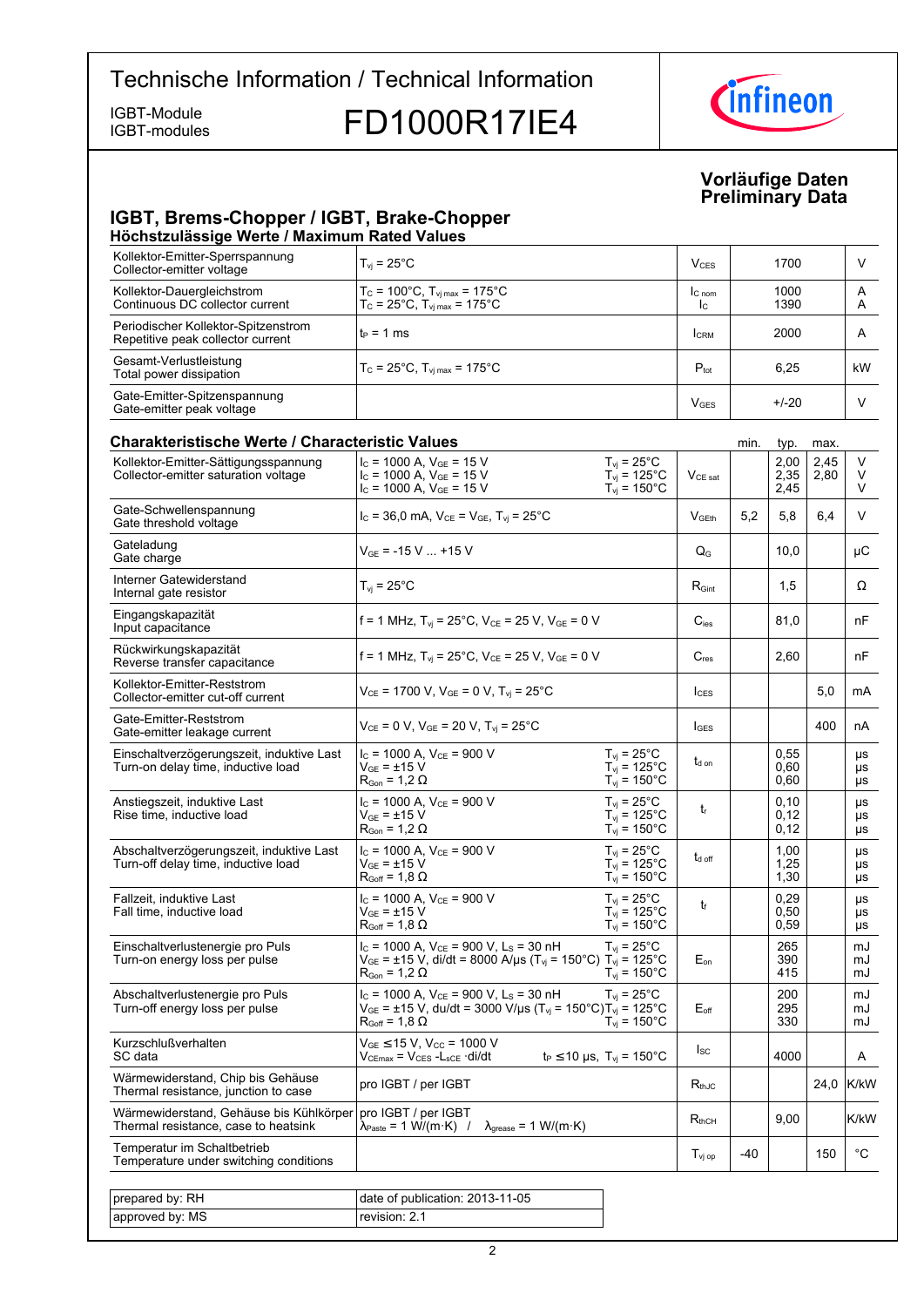IGBT-modules

IGBT-Module<br>IGBT-modules FD1000R17IE4



### **Vorläufige-Daten Preliminary-Data**

### **Diode, Brems-Chopper / Diode, Brake-Chopper Höchstzulässige-Werte-/-Maximum-Rated-Values**

| Periodische Spitzensperrspannung<br>Repetitive peak reverse voltage | $T_{vi}$ = 25 $^{\circ}$ C                                   | <b>V</b> <sub>RRM</sub> | 1700 |         |
|---------------------------------------------------------------------|--------------------------------------------------------------|-------------------------|------|---------|
| Dauergleichstrom<br>Continuous DC forward current                   |                                                              | I۴                      | 1000 | A       |
| Periodischer Spitzenstrom<br>Repetitive peak forward current        | ՝ tբ = 1 ms                                                  | <b>FRM</b>              | 2000 | A       |
| Grenzlastintegral<br>$I2t - value$                                  | $V_R$ = 0 V, t <sub>P</sub> = 10 ms, T <sub>vi</sub> = 125°C | $ ^{2}t$                | 140  | $kA^2s$ |

### **Charakteristische Werte / Characteristic**

| <b>Charakteristische Werte / Characteristic Values</b>                          |                                                                                                                                        |                                                                               |                              | min. | typ.                 | max.         |                |
|---------------------------------------------------------------------------------|----------------------------------------------------------------------------------------------------------------------------------------|-------------------------------------------------------------------------------|------------------------------|------|----------------------|--------------|----------------|
| Durchlassspannung<br>Forward voltage                                            | $I_F = 1000$ A, $V_{GE} = 0$ V<br>$I_F = 1000$ A, $V_{GE} = 0$ V<br>$I_F = 1000$ A, $V_{GE} = 0$ V                                     | $T_{vi}$ = 25 $^{\circ}$ C<br>$T_{vi}$ = 125°C<br>$T_{vi}$ = 150 $^{\circ}$ C | $V_F$                        |      | 1,85<br>1,95<br>1,95 | 2,25<br>2,35 | V<br>V<br>V    |
| Rückstromspitze<br>Peak reverse recovery current                                | $I_F$ = 1000 A, - di <sub>F</sub> /dt = 8000 A/µs (T <sub>vi</sub> =150°C) T <sub>vi</sub> = 25°C<br>$V_R$ = 900 V<br>$V_{GF}$ = -15 V | $T_{\rm vi}$ = 125°C<br>$T_{\rm vi}$ = 150 $^{\circ}$ C                       | <b>IRM</b>                   |      | 1050<br>1200<br>1250 |              | A<br>A<br>A    |
| Sperrverzögerungsladung<br>Recovered charge                                     | $I_F$ = 1000 A, - di $_F$ /dt = 8000 A/µs (T <sub>vi</sub> =150°C) T <sub>vi</sub> = 25°C<br>$V_R$ = 900 V<br>$V_{GF}$ = -15 V         | $T_{vi}$ = 125°C<br>$T_{vi}$ = 150 $^{\circ}$ C                               | Q,                           |      | 245<br>410<br>480    |              | μC<br>μC<br>μC |
| Abschaltenergie pro Puls<br>Reverse recovery energy                             | $I_F$ = 1000 A, - di <sub>F</sub> /dt = 8000 A/µs (T <sub>vi</sub> =150°C) T <sub>vi</sub> = 25°C<br>$V_R$ = 900 V<br>$V_{GF}$ = -15 V | $T_{\rm vi}$ = 125°C<br>$T_{\rm vi}$ = 150 $^{\circ}$ C                       | $E_{rec}$                    |      | 115<br>205<br>245    |              | mJ<br>mJ<br>mJ |
| Wärmewiderstand, Chip bis Gehäuse<br>Thermal resistance, junction to case       | pro Diode / per diode                                                                                                                  |                                                                               | $R_{th,IC}$                  |      |                      |              | 48,0 K/kW      |
| Wärmewiderstand, Gehäuse bis Kühlkörper<br>Thermal resistance, case to heatsink | pro Diode / per diode<br>$\lambda_{\text{Paste}} = 1 \text{ W/(m·K)}$ / $\lambda_{\text{grease}} = 1 \text{ W/(m·K)}$                  |                                                                               | $R_{thCH}$                   |      | 18.0                 |              | K/kW           |
| Temperatur im Schaltbetrieb<br>Temperature under switching conditions           |                                                                                                                                        |                                                                               | $\mathsf{T}_\mathsf{vi\ op}$ | -40  |                      | 150          | °€             |

### **NTC-Widerstand-/-NTC-Thermistor**

| <b>Charakteristische Werte / Characteristic Values</b> |                                                          |                     | min. | typ. | max. |           |
|--------------------------------------------------------|----------------------------------------------------------|---------------------|------|------|------|-----------|
| Nennwiderstand<br>Rated resistance                     | $T_c = 25^{\circ}$ C                                     | $R_{25}$            |      | 5.00 |      | $k\Omega$ |
| Abweichung von R100<br>Deviation of R100               | $T_c$ = 100°C. R <sub>100</sub> = 493 Ω                  | $\Delta$ R/R        | -5   |      | 5    | %         |
| Verlustleistung<br>Power dissipation                   | $T_c = 25^{\circ}$ C                                     | $P_{25}$            |      |      | 20.0 | mW        |
| <b>B-Wert</b><br>B-value                               | $R_2 = R_{25}$ exp $[B_{25/50}(1/T_2 - 1/(298.15 K))]$   | $B_{25/50}$         |      | 3375 |      | Κ         |
| <b>B-Wert</b><br>B-value                               | $R_2 = R_{25}$ exp $[B_{25/80}(1/T_2 - 1/(298.15 K))]$   | B <sub>25/80</sub>  |      | 3411 |      | K         |
| <b>B-Wert</b><br>B-value                               | $R_2 = R_{25}$ exp $[B_{25/100}(1/T_2 - 1/(298, 15 K))]$ | B <sub>25/100</sub> |      | 3433 |      | Κ         |

Angaben gemäß gültiger Application Note.

Specification according to the valid application note.

| prepared by: RH | date of publication: $2013-11-05$ |
|-----------------|-----------------------------------|
| approved by: MS | revision: 2.1                     |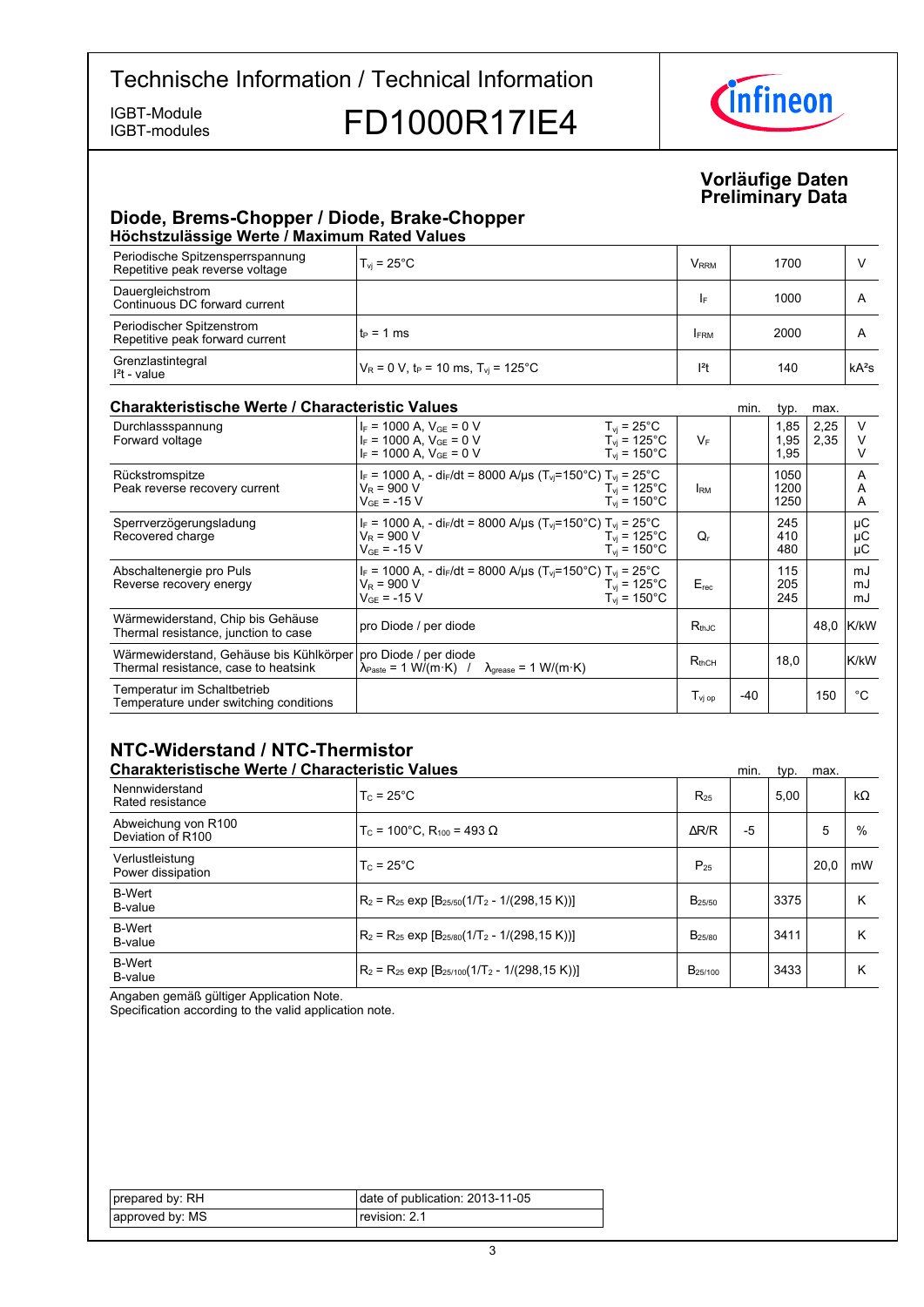IGBT-modules

IGBT-Module<br>IGBT-modules FD1000R17IE4



### **Vorläufige-Daten Preliminary-Data**

| <b>Modul / Module</b>                                                                     |                                                                                                                    |                          |       |                          |      |             |
|-------------------------------------------------------------------------------------------|--------------------------------------------------------------------------------------------------------------------|--------------------------|-------|--------------------------|------|-------------|
| Isolations-Prüfspannung<br>Isolation test voltage                                         | RMS. $f = 50$ Hz. $t = 1$ min.                                                                                     | <b>V</b> <sub>ISOL</sub> |       | 4.0                      |      | kV          |
| Material Modulgrundplatte<br>Material of module baseplate                                 |                                                                                                                    |                          |       | Cu                       |      |             |
| Innere Isolation<br>Internal isolation                                                    | Basisisolierung (Schutzklasse 1, EN61140)<br>basic insulation (class 1, IEC 61140)                                 |                          |       | $Al_2O_3$                |      |             |
| Kriechstrecke<br>Creepage distance                                                        | Kontakt - Kühlkörper / terminal to heatsink<br>Kontakt - Kontakt / terminal to terminal                            |                          |       | 33.0<br>33,0             |      | mm          |
| Luftstrecke<br>Clearance                                                                  | Kontakt - Kühlkörper / terminal to heatsink<br>Kontakt - Kontakt / terminal to terminal                            |                          |       | 19.0<br>19,0             |      | mm          |
| Vergleichszahl der Kriechwegbildung<br>Comperative tracking index                         |                                                                                                                    | CTI                      |       | >400                     |      |             |
|                                                                                           |                                                                                                                    |                          | min.  | typ.                     | max. |             |
| Modulstreuinduktivität<br>Stray inductance module                                         |                                                                                                                    | $L_{SCE}$                |       | 10                       |      | nH          |
| Modulleitungswiderstand, Anschlüsse -<br>Chip<br>Module lead resistance, terminals - chip | $T_c = 25^{\circ}$ C, pro Schalter / per switch                                                                    | $R_{CC' + FF'}$          |       | 0,20                     |      | $m\Omega$   |
| Lagertemperatur<br>Storage temperature                                                    |                                                                                                                    | $T_{\text{stq}}$         | $-40$ |                          | 150  | $^{\circ}C$ |
| Anzugsdrehmoment f. Modulmontage<br>Mounting torque for modul mounting                    | Schraube M5 - Montage gem. gültiger Applikationsschrift<br>Screw M5 - Mounting according to valid application note | M                        | 3,00  | $\overline{\phantom{a}}$ | 6,00 | Nm          |
| Anzugsdrehmoment f. elektr. Anschlüsse<br>Terminal connection torque                      | Schraube M4 - Montage gem. gültiger Applikationsschrift<br>Screw M4 - Mounting according to valid application note | M                        | 1,8   | $\overline{\phantom{0}}$ | 2,1  | <b>Nm</b>   |
|                                                                                           | Schraube M8 - Montage gem. gültiger Applikationsschrift<br>Screw M8 - Mounting according to valid application note |                          | 8,0   | $\overline{a}$           | 10   | <b>Nm</b>   |
| Gewicht<br>Weight                                                                         |                                                                                                                    | G                        |       | 1200                     |      | g           |

| prepared by: RH | date of publication: 2013-11-05 |
|-----------------|---------------------------------|
| approved by: MS | revision: 2.1                   |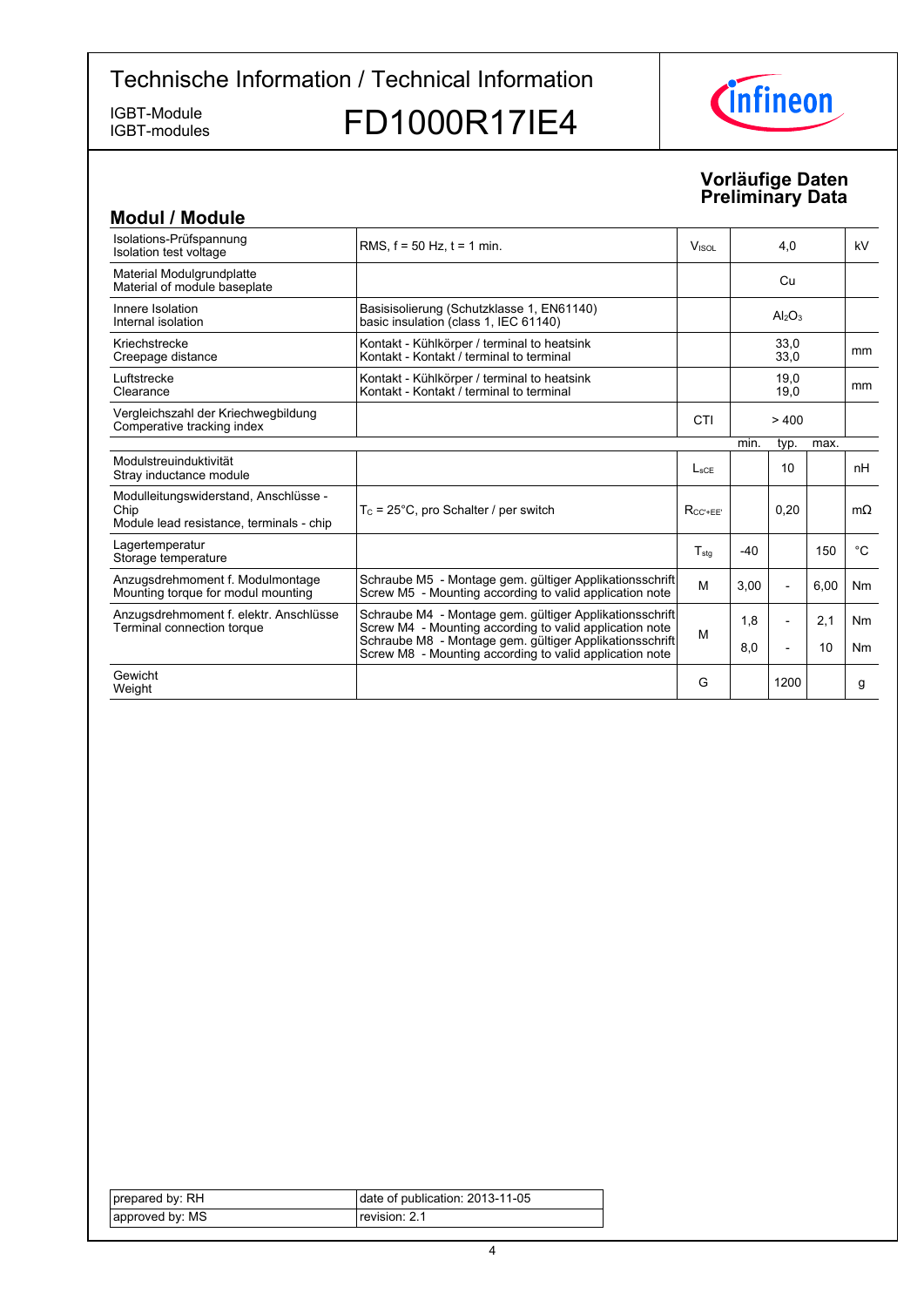IGBT-modules

# IGBT-Module<br>IGBT-modules FD1000R17IE4



### **Vorläufige-Daten Preliminary-Data**







$$
V_{CE} = 20 V
$$



**Ausgangskennlinienfeld-IGBT,-Brems-Chopper-(typisch) output-characteristic-IGBT,-Brake-Chopper-(typical)**  $I_C = f(V_{CE})$  $T_{\rm vj}$  = 150 $^{\circ}$ C



#### **Schaltverluste IGBT, Brems-Chopper (typisch) switching-losses-IGBT,-Brake-Chopper-(typical)**  $E_{on}$  = f (l<sub>C</sub>),  $E_{off}$  = f (l<sub>C</sub>)

 $V_{GE}$  = ±15 V, R<sub>Gon</sub> = 1.2 Ω, R<sub>Goff</sub> = 1.8 Ω, V<sub>CE</sub> = 900 V

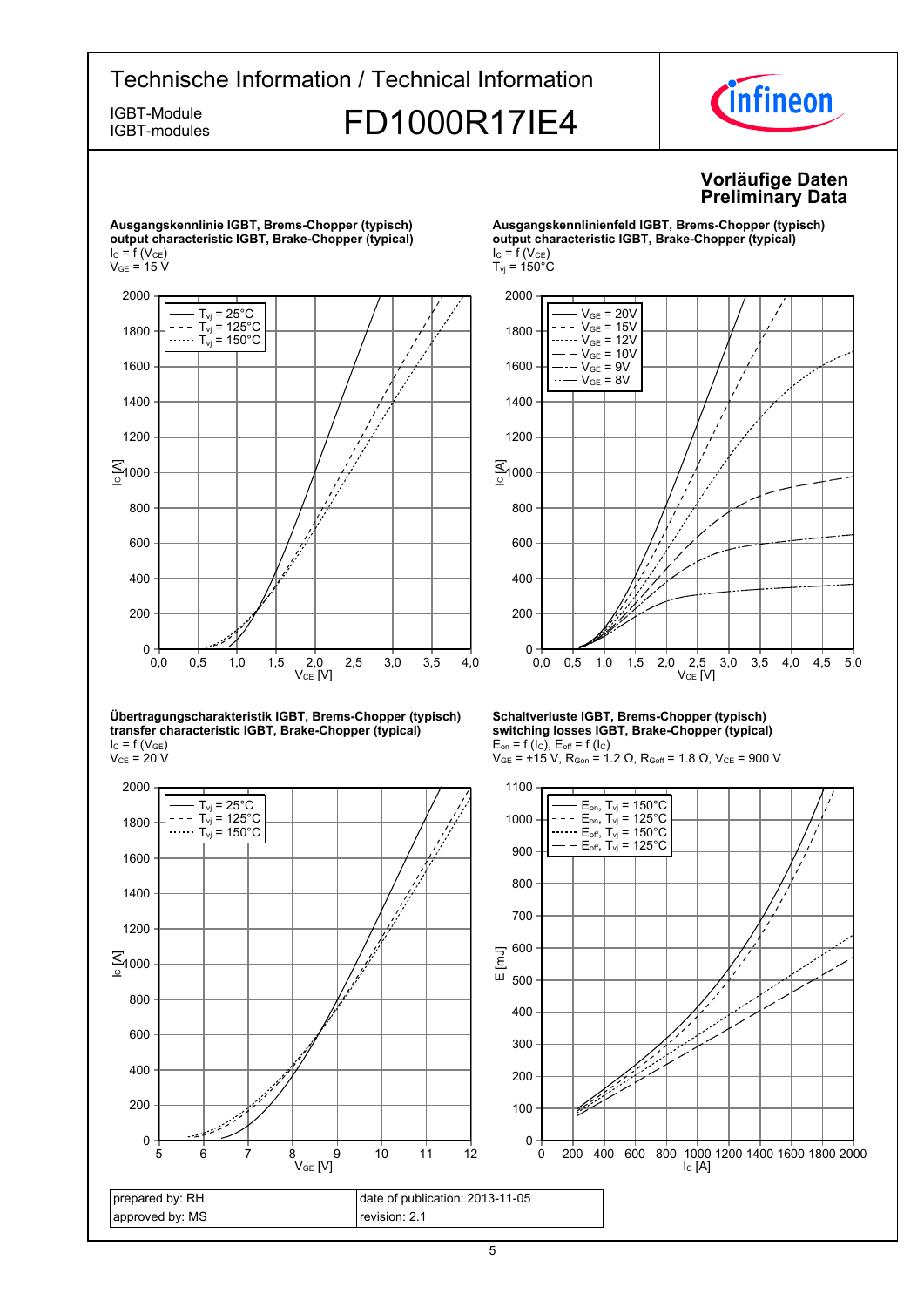IGBT-Module<br>IGBT-modules FD1000R17IE4



### **Vorläufige-Daten Preliminary-Data**



IGBT-modules



**Transienter-Wärmewiderstand-IGBT,-Brems-Choppertransient thermal impedance IGBT, Brake-Chopper**  $Z_{thJC} = f(t)$ 



**Durchlasskennlinie der Diode, Brems-Chopper (typisch) forward-characteristic-of-Diode,-Brake-Chopper-(typical)**



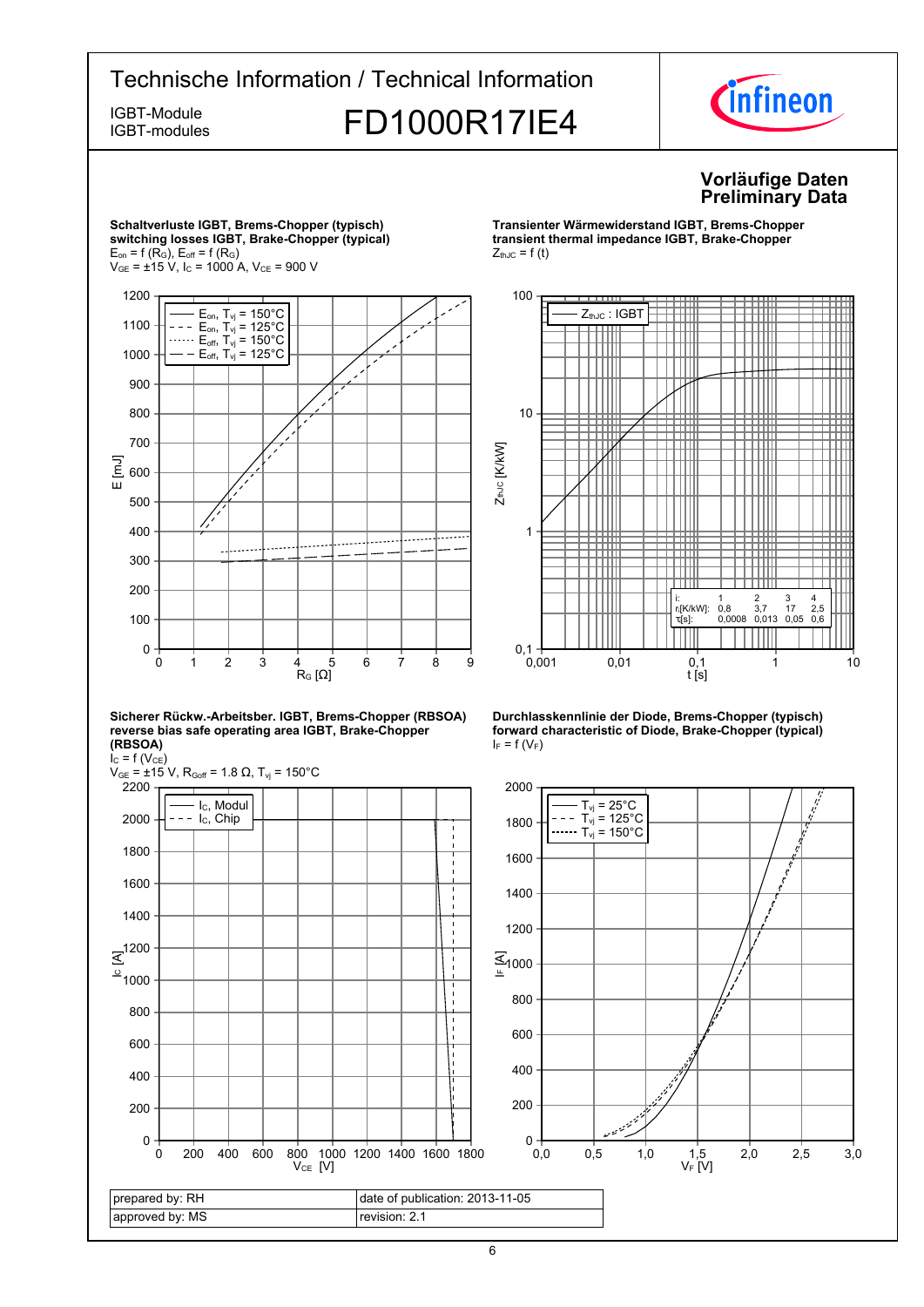IGBT-modules

# IGBT-Module<br>IGBT-modules FD1000R17IE4



### **Vorläufige-Daten Preliminary-Data**













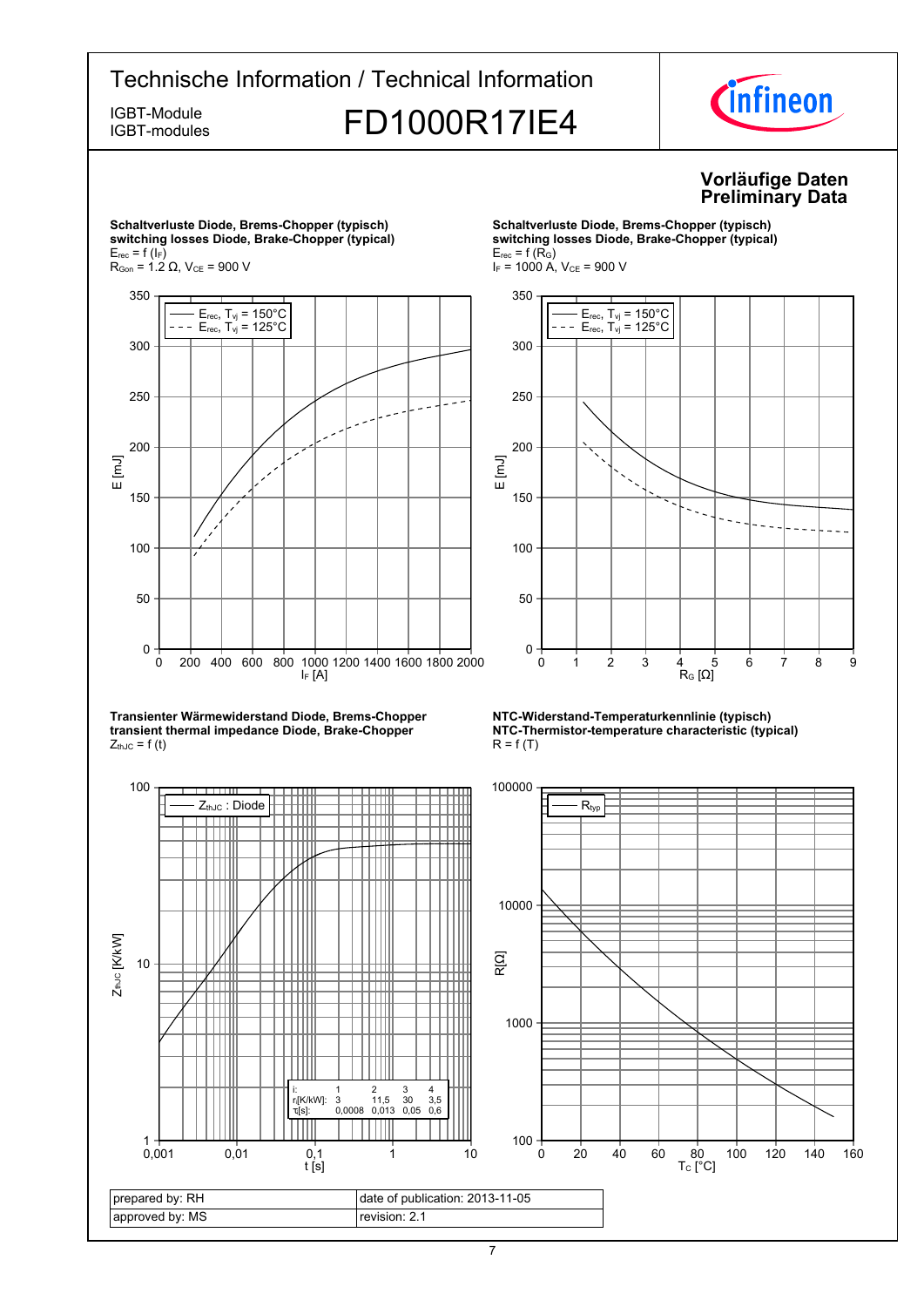IGBT-modules

IGBT-Module<br>IGBT-modules FD1000R17IE4



#### **Vorläufige-Daten Data Schaltplan-/-circuit\_diagram\_headline Preliminary-** $\overrightarrow{A}$  $9/11$  $5.$  $\overline{4}$ 8  $\mathcal{R}$  $1 \rightarrow \text{NC}$  $\overline{c}$  $10/12$ Gehäuseabmessungen / package outlines screwing depth  $18 + 0.2$  $4x$ max. 16 screwing depth<br>max. 8 비비 비비비 비비 且且且  $^{11}_{80}$  $250 + 0.8$  $58 + 0.3$ 55±0  $37 + 0.3$  $27 + 0.5$  $27 + 0.2$  $78 + 0.3$ 11±na  $M<sub>4</sub>$ 8±0.2 5x  $\sqrt{\phi$  |  $\phi$  0.5 | 14x  $\overline{\bigoplus}$  $\overline{\oplus}$  $\bigoplus$  $\bigoplus$ ❺ 0 ₩ ₽  $-8405$ position tolerances  $18 + 0.2$ .<br>base plate holes  $rac{2}{2}$  $45.5 + 0.$  $\geq$  $12.5 + 0.3$ 39±0.3  $14 + 0.2$  11  $\pm 0.2$  $21.5 + 0.3$ 24.5±0.3 29,5±0.5  $20m$ 精 ⊕  $\blacklozenge$ Ð ⊮ 10 4  $28 + 0.1$  $17+0.1$  $\boxed{39}$  $\sqrt{78}$  $\boxed{117}$  $\overline{156}$  $195$  $[234]$ prepared by: RH date of publication: 2013-11-05 approved by: MS revision: 2.1